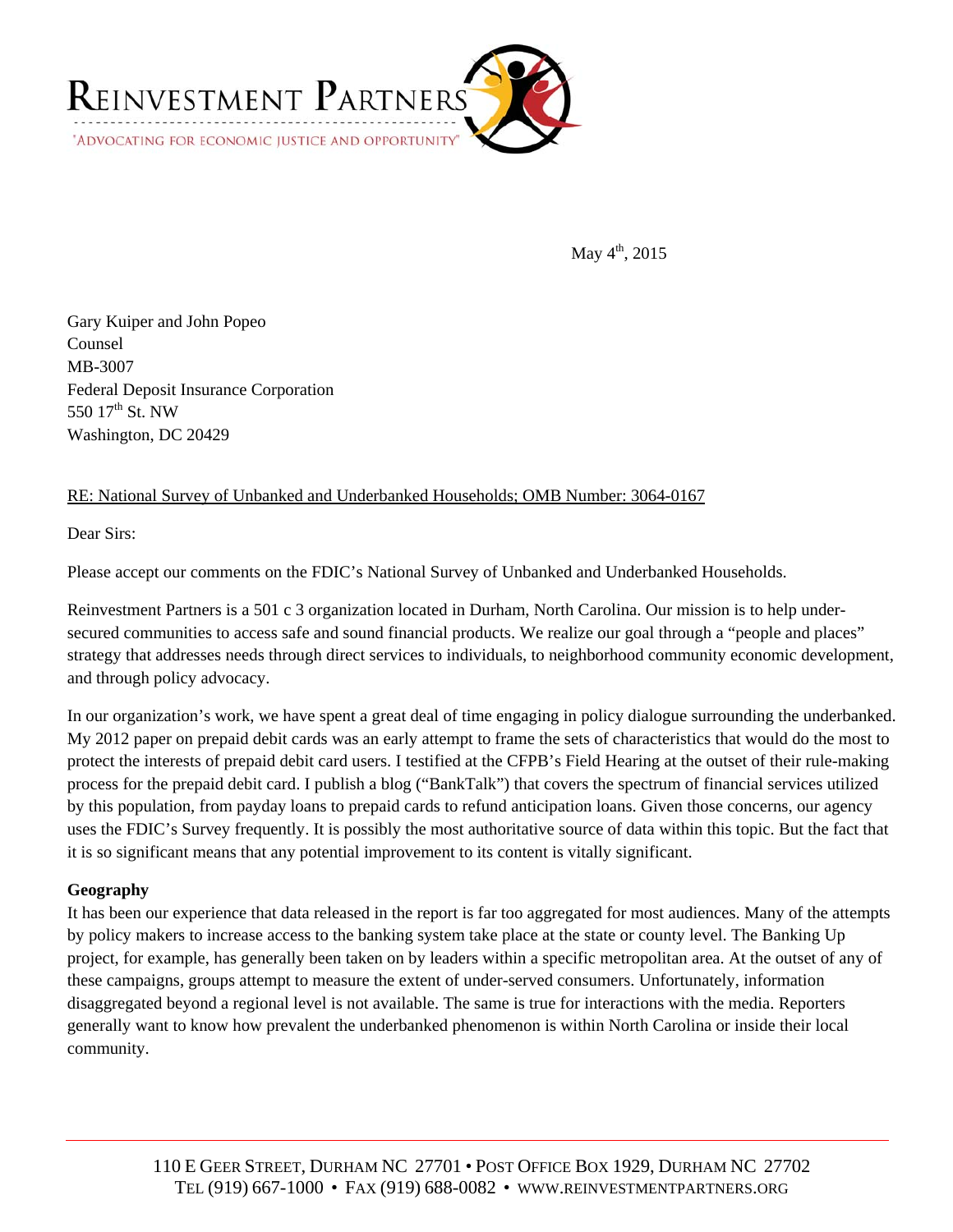In our community, we have attempted to find a way to convince our State Treasurer of the extent to which people in our state are underbanked or unbanked. It is our belief that her office could be a leader in moving their employees to bank accounts. However, the FDIC's data only discusses the scope of this population in the Southeast. This is an area that spans from North Carolina to Louisiana. For this group, data on a regional level is one more step removed from being relevant.

If the Survey can sort individuals by their metropolitan status, then it seems plausible that data could be sorted for a set of MSAs. In North Carolina, it would be reasonable to sort for either Charlotte or Raleigh, but probably not necessary to include both areas.

## **Unit of Analysis**

While there are other vantage points, the main framework for reviewing data in the Survey is through statistics about the unbanked and underbanked. Other groups are explored, but to a lesser extent. In our opinion, it is a mistake to lead with those characteristics and then follow behind with more typical demographic descriptors (income, urban/rural, race, age, et al.) We think it would be more useful if more emphasis was given on reporting the scope of banking status by known demographic groupings. Consumers care about financial status based upon their pre-existing understanding of population groups. This is just an opinion, but we expect that most people care less about a person's banking status compared to what they feel about their demographic status; once they relate to individuals through known descriptors such as "female" or "older than 65," then they begin to feel for the experience of being underbanked or unbanked.

### **Cost of Being Unbanked and Underbanked**

The Survey should create a new discussion that discusses how much people are paying to be outside of the banking system. We know that the "poor often pay more," but it is not clear if that is the case here. Nonetheless, it is less clear in which banking context the poor are likely to pay more. Do they pay more when they have checking account? Alternatively, is it the case that they spend more when they must rely upon check cashers and money transmitters? The Survey could settle this question.

At the same time, it is unlikely that the answer would be consistent across all consumer profiles. We know that checking accounts can be affordable for low-wealth individuals if they have a direct deposit. We can see that many prepaid card accounts offer a full-range of transaction services for a fixed-rate. In the end, which systems are most beneficial for which groups?

## **Prepaid debit cards**

Acknowledging that the prepaid debit card is already a top focus of the Survey, I would ask for even more detail. The prepaid card holds the central place in any discussion of the underbanked – it is the product that transitions individuals from unbanked to banked. By combining technology, low-margin operations, and scale, the prepaid card has overcome some of the main hurdles to serving this population.

*The value of a paper statement*: Industry and advocates are divided on the issue of the value of the paper statement. The Survey is an opportunity to inform this debate and potentially to end it. The Survey should ask people a variety of questions relative to paper statements. They should be polled on their frequency of use, the difference that account type makes in their appreciation of the service, if there are specific times of the year or financial events that trigger a need for a statement (perhaps getting a loan or filing taxes), and the paper statement's value relative to other channels for account information. If an individual does not utilize a paper statement, then how does he or she check their balance? Why do they prefer other modes?

*Cost of ATM Access*: While some analysis has explored the average monthly cost of a prepaid debit card account, less research has broken down those costs discretely. The industry claims that fee-free ATMs are widely used. But if this is not true, then these cards are actually very expensive.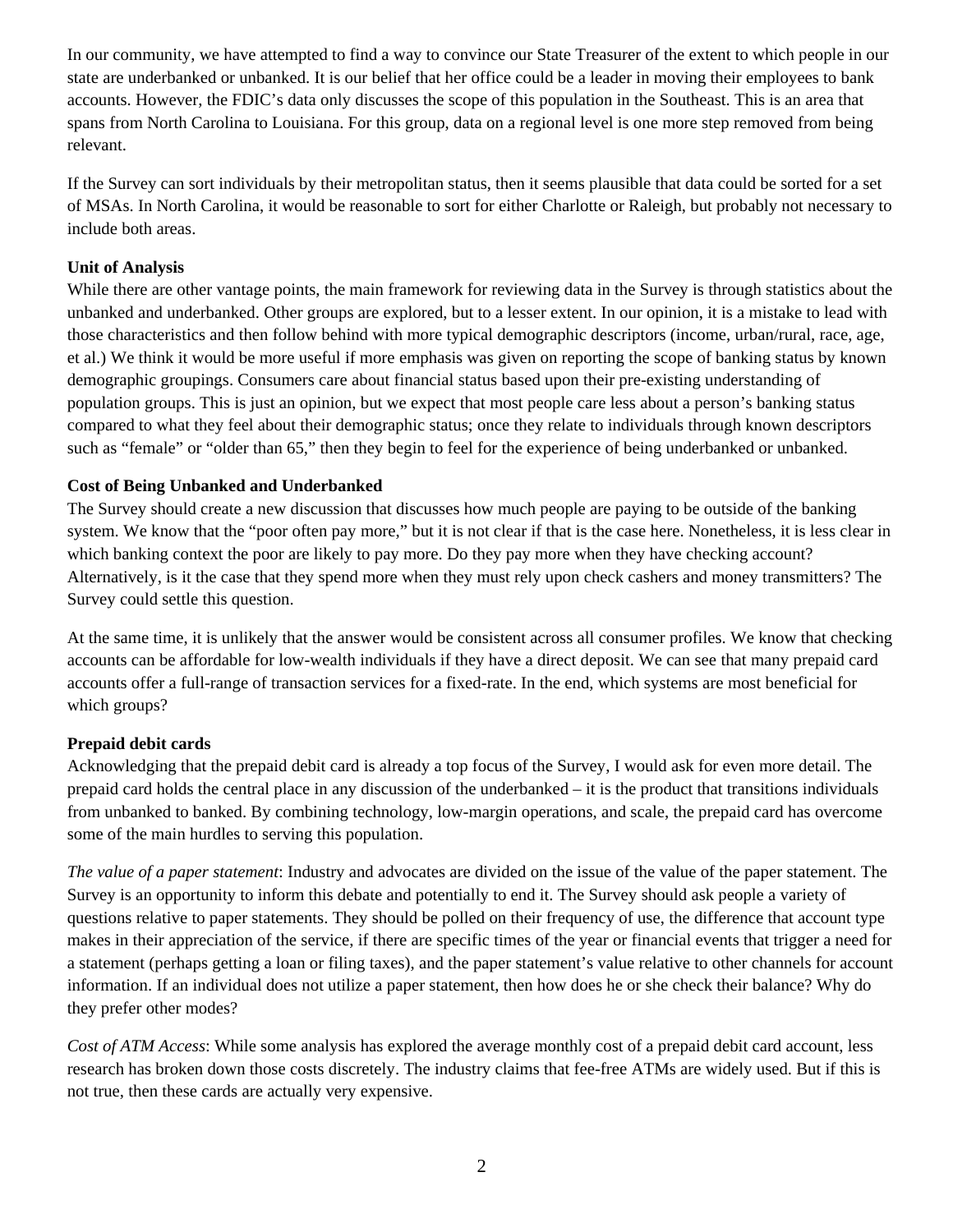*A profile of user clusters*: The FDIC could identify certain groups of like-consumers" who share common use characteristics. An ongoing statement in the prepaid card policy dialogue is that there is no single style of user. This stands in contrast to the great majority of traditional checking account profiles. Certainly, cardholders who direct deposit their earnings to a prepaid card and a checking account should have similar habits. However, a great many users of prepaid cards use these products as one-time accounts, as pockets for specific categories within their overall budget, or to provide a purse for a friend or relative.

Thus, a more useful approach would be to cross-tab the existing categories by prepaid debit card user clusters. In the following table, I suggest some possible questions.

|                |                                      | Direct  | Non-DD, $> $1,000$ in loads per | Retail purchase <60 days old, < \$1,000 |
|----------------|--------------------------------------|---------|---------------------------------|-----------------------------------------|
|                |                                      | Deposit | month                           | load                                    |
| Functions      | Bill-pay                             |         |                                 |                                         |
| Used           |                                      |         |                                 |                                         |
|                | P <sub>2</sub> P or P <sub>2</sub> B |         |                                 |                                         |
|                | Check                                |         |                                 |                                         |
|                | Outbound ACH                         |         |                                 |                                         |
|                | Paper Statement                      |         |                                 |                                         |
|                | Sub-Account                          |         |                                 |                                         |
|                | Remote Deposit                       |         |                                 |                                         |
|                | <b>Register Reload</b>               |         |                                 |                                         |
| Location       | Grocery, et al.                      |         |                                 |                                         |
|                | Online                               |         |                                 |                                         |
|                | Restaurant, Gas                      |         |                                 |                                         |
| Depth          | Duration Active                      |         |                                 |                                         |
|                | Avg. Spend p/m                       |         |                                 |                                         |
| Other Services | <b>Check Casher</b>                  |         |                                 |                                         |
|                | Payday loans                         |         |                                 |                                         |
|                | Remittance                           |         |                                 |                                         |
|                | Checking                             |         |                                 |                                         |
|                | Credit Card                          |         |                                 |                                         |
|                | Mortgage                             |         |                                 |                                         |

In the cells, the Survey would publish percentages for each cross-tab. Other possible analyses:

- Liquid financinal asset holdings
- Income of account holder
- Monthly Spend
- Lifetime account duration

One example where the Survey has already developed this kind of crosstab is in Table 8.1 ("Main Banking Method by Whether Household Had Internet Access, Mobile Phone Access or Direct Deposit").

To a lesser extent, research from the Philadelphia Federal Reserve has offered insight to user clusters (online purchase, reload and direct deposit) but without the cross-tabulation. While they cannot tell much about the demographics of their customer bases, payment systems databases would reveal the usage patterns. In spite of that, the concept of different user clusters has been a common talking point from industry. Only a segment of these card accounts are actually used as full-time transactional accounts. In my opinion, the dialogue between advocates and industry would be better if we could work from a common understanding.

## **Check cashing/Speed of Payments**

Over the next two years, the Federal Reserve will convene a Faster Payments Task Force. Almost two hundred professionals will serve on the voting body. Only a handful of those participants come from advocacy groups. This is an excellent example of where the Survey could put advocates on stronger footing with industry.

Faster payments might help to reduce some of the transaction costs for this population. In particular, it seems possible that near real-time payments might eliminate some of the demand for check cashers and payment kiosks. For example, if